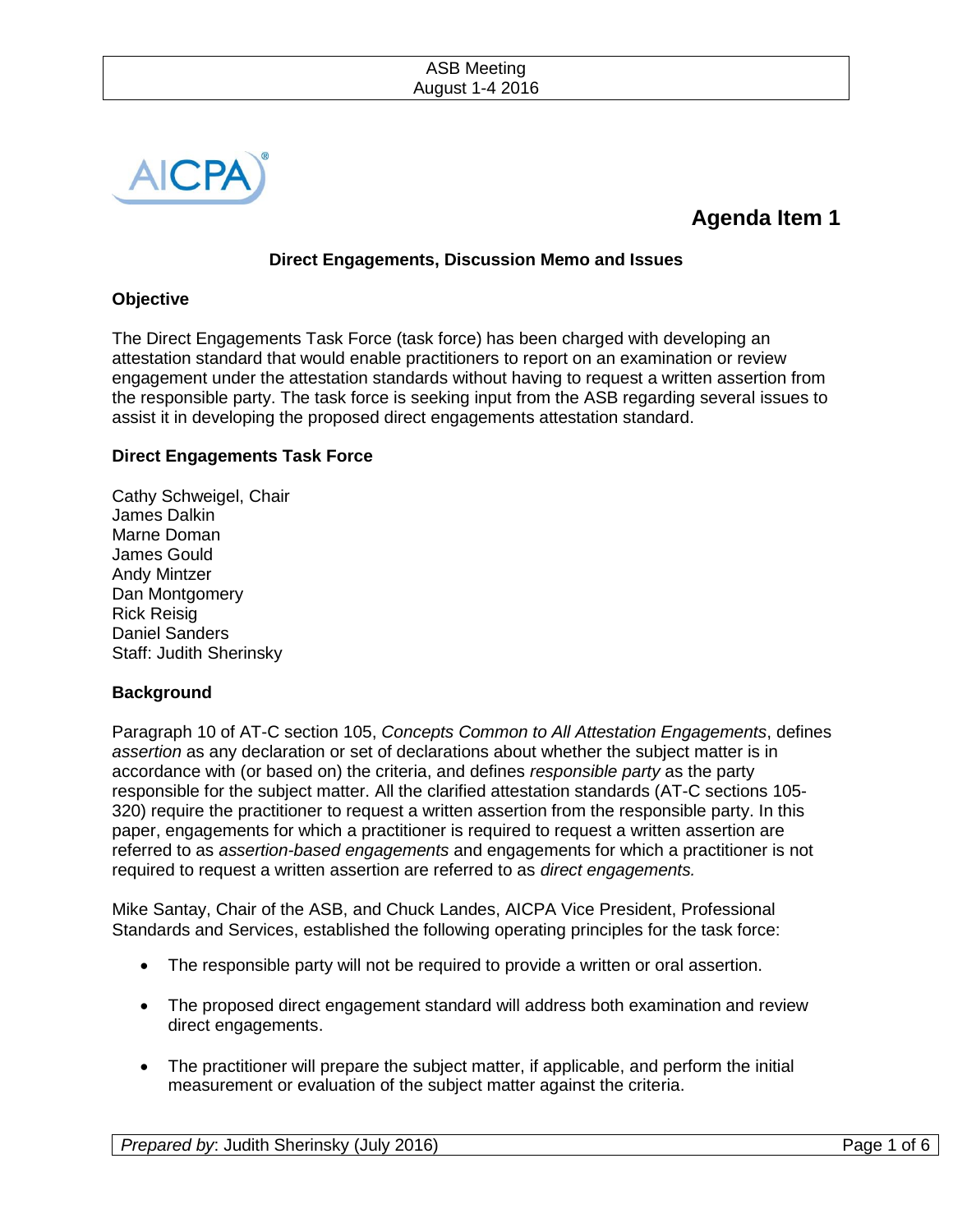- The requirements and application guidance in the proposed direct engagements standard will focus on engagement execution and reporting.
- The service will be engagement driven meaning that the proposed direct engagements standard will be applicable when the practitioner is engaged to perform that service.
- The task force will develop factors to consider in determining whether to perform the engagement under AT-C 205, *Examination Engagements* (AT-C 210, *Review Engagements*) or whether to perform the engagement under the proposed direct engagements standard.
- The responsible party's inability to provide an assertion may increase the risk that the subject matter is not in accordance with the criteria.
- The GAO's performance audit is not addressed by the proposed direct engagements standard. Such engagements should be performed under Government Auditing Standards or under AT-C section 205.
- The report for a direct engagement may differ from a report under AT-C sections 205 or 210; however, it should address the market needs of users of the report.
- The task forced should consider providing illustrative reports

# **Progress of the Task Force**

At its July 26, 2016 meeting, the task force plans to discuss a document that

- maps the paragraphs in AT-C sections 105; 205, *Examination Engagements*; and 210, *Review Engagements*; to the related paragraphs in Canadian Standard on Assurance Engagements (CSAE) 3001, *Direct Engagements*, which was issued in July 2015;
- uses AT-C sections 105, 205 and 210 as a base;
- shows revisions to the introductory and requirement paragraphs in AT-C sections 105, 205, and 210 to create the introductory and requirement paragraphs of a proposed Statement on Standards for Attestation Engagements (SSAE) entitled *Direct Engagements* that addresses direct examination and review engagements; and
- identifies the paragraphs in CSAE 3001 that are not included in AT-C sections 105, 205 and 210

## **Issues for ASB Discussion**

## Issue 1. Subject Matter vs. Underlying Subject Matter

CSAE 3001 uses the term *underlying subject matter* and defines that term in paragraph 14*w* as the phenomenon that is measured or evaluated by applying criteria. Paragraph 10 of AT-C section 105 uses the term *subject matter* and defines that term in the same way CSAE 3001 defines the term *underlying subject matter*. The task force has chosen to use the term *subject matter* in the proposed direct engagement standard, which is consistent with its use in the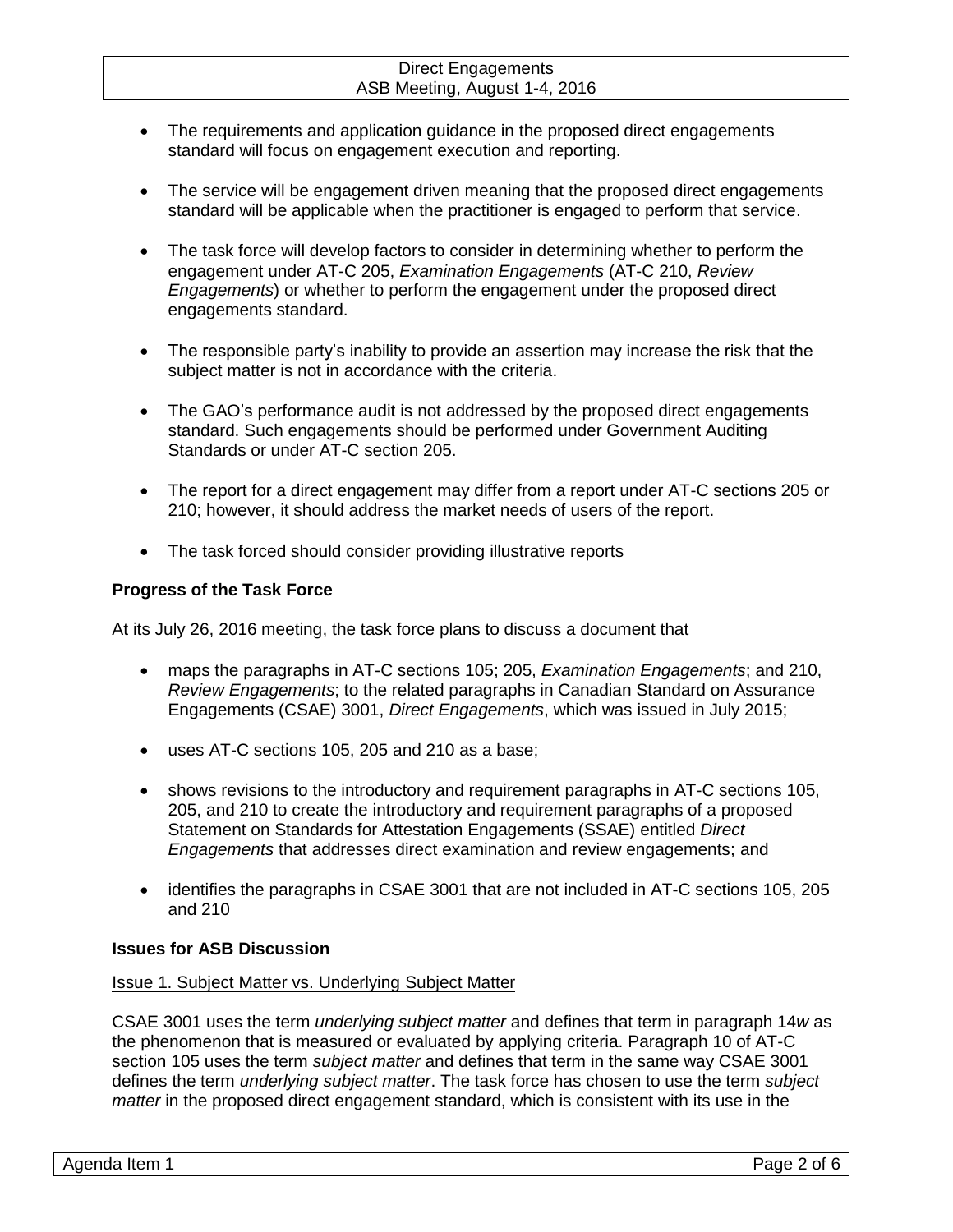clarified attestation standards. Does the ASB believe there is a need for a term other than *subject matter* to refer to the phenomenon that is measured or evaluated by applying criteria in a direct engagement?

## Issue 2. Situations in Which the Practitioner Should Be Precluded From Reporting Under the Direct Engagements Standard

The task force tentatively concluded that a practitioner may report on any subject matter (including internal control) under the direct engagements standard as long as the preconditions for the engagement are met. The task force also concluded that if the engaging party is required by the criteria or by contract, law, or regulation to provide an assertion-based attestation report, the practitioner should not perform the engagement under the direct engagements standard. Does the ASB agree with these conclusions? Are there any other preconditions or situations in which the practitioner should be precluded from performing an examination or review under the direct engagements standard?

## Issue 3. Practitioner Prepares the Subject Matter and Makes the Initial Evaluation or Measurement of the Subject Matter

The task force has concluded that an attribute of a direct engagement is that the practitioner (rather than the responsible party) will ordinarily prepare the subject matter, if applicable, (for example, a written presentation such as a schedule) and make the initial evaluation or measurement of the subject matter. The practitioner may also develop or select the criteria, unless the criteria are otherwise specified.

The preparation of the subject matter would be considered a separate engagement (non-attest service) and would not be a part of the direct engagement. Management would be required to assume all management responsibilities, oversee the service by designating an individual, preferably within senior management, who possesses suitable skills, knowledge, and/or experience to evaluate the adequacy and results of the service and accept responsibility for the service (AICPA Code of Professional Conduct, ET section 1.295.040.01)

Does the ASB agree that in all direct engagements, the practitioner would be the preparer of the subject matter, if applicable, and initial measurer or evaluator of the subject matter?

If the ASB agrees with this premise, engagements in which the responsible party prepares or makes the initial measurement or evaluation of the subject matter would always be performed under the assertion-based attestation standards (The answer to this question affects Question 2.)

## Issue 4. Engagement Letter

Should there be a provision in the engagement letter acknowledging that the responsible party is not required to make an assertion and that the practitioner is responsible for preparing the subject matter, if applicable, and performing the initial measurement or evaluation of the subject matter?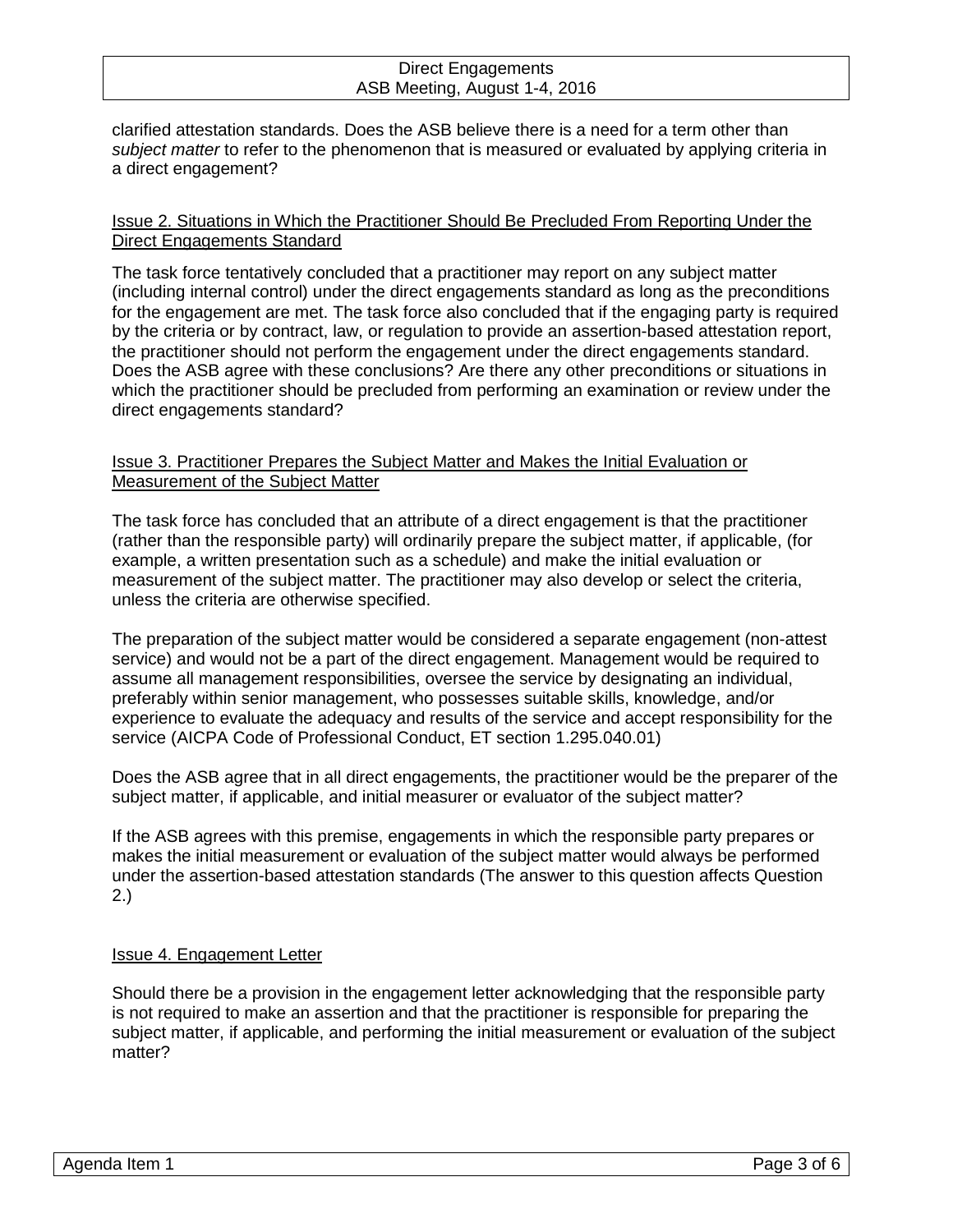## Issue 5. Self-Review Threat and Misstatements in Subject Matter Prepared by the Practitioner

A direct engagement, like any attestation engagement, requires that the practitioner be competent and sufficiently knowledgeable about the subject matter to perform the engagement in accordance with professional standards. Assuming the practitioner has prepared the presentation of the subject matter, it would be unlikely that the practitioner would prepare a presentation that is materially misstated. However that could occur. With that in mind some of the requirements in the clarified attestation standards do not seem logical for a direct engagement, for example, paragraph 45 of AT-C section 205 states:

The practitioner should accumulate misstatements identified during the engagement other than those that are clearly trivial.

If there were misstatements in the practitioner-prepared subject matter, would the practitioner be able to identify them? If the practitioner did identify them, is the expectation that the practitioner would then correct them?

Would the practitioner ever issue a qualified or adverse opinion on subject matter for which they performed the initial measurement or evaluation? Could there be a situation in which the subject matter does not conform to the criteria and the practitioner does not correct the subject matter?

## 6. Request to Change From Assertion-Based to Direct Engagement

After being engaged to perform an attestation engagement under the assertion-based attestation standards, the responsible party might request that the practitioner change the engagement to a direct engagement. Should the practitioner be permitted to do so? Should the reasons for the request be a factor in the practitioner's decision? The following are some possible reasons for the request:

- The responsible party states that it misunderstood the terms of the engagement, which the responsible party believes were not sufficiently specific with respect to the assertion.
- During the course of the engagement, the practitioner identifies misstatements in the subject matter that the responsible party was not aware of. The responsible party is no longer confident in its assertion or does not wish to provide an assertion that identifies the misstatements.

## Issue 7. Differences Between a Direct Engagement Report and an Assertion-Based Engagement Report

There is general agreement that a report resulting from a direct engagement should be distinguishable from a report resulting from an assertion-based engagement. How different should the two reports be? Should the report include a statement that the practitioner prepared the subject matter, if applicable, and performed the initial measurement or evaluation of the subject matter? Should there also be a statement that the responsible party did not and was not required to provide a written assertion?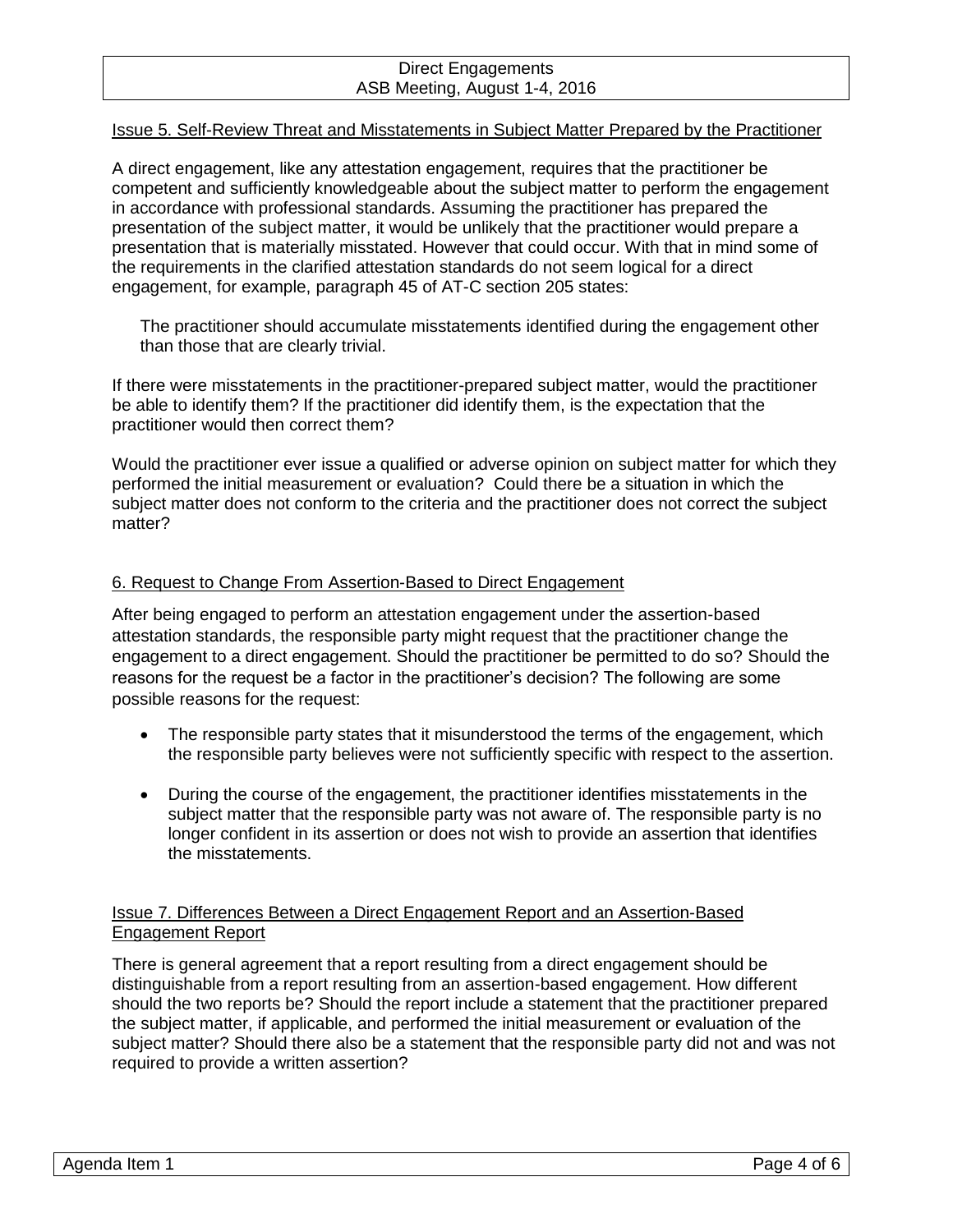The following is the illustrative examination report on subject matter included in AT section 205, with two possible changes. What other changes might be made to the practitioner's report?

## [*Appropriate Addressee*]

We have examined [*identify the subject matter, for example, the accompanying schedule of investment returns of XYZ Company for the year ended December 31, 20XX*]. XYZ Company's management is responsible for [*identify management's responsibility for the subject matter, for example, maintaining accurate and complete records that enable presenting the presentation of the schedule of investment returns*] in accordance with (or based on) [*identify the criteria, for example, the ABC criteria set forth in Note 1*]. Our responsibility is to [*identify the practitioner's responsibility, for example, to prepare the schedule of investment returns in accordance with*  [*identify the criteria, for example, the ABC criteria set forth in Note 1, and*] express an opinion on [*identify the subject matter, for example, the schedule of investment returns*] based on our examination.

Our examination was conducted in accordance with the direct attestation standards established by the American Institute of Certified Public Accountants. Those standards require that we plan and perform the examination to obtain reasonable assurance about whether [*identify the subject matter, for example, the schedule of investment returns*] is in accordance with (or based on) the criteria, in all material respects. An examination involves performing procedures to obtain evidence about [*identify the subject matter, for example, the schedule of investment returns*]. The nature, timing, and extent of the procedures selected depend on our judgment, including an assessment of the risks of material misstatement of [*identify the subject matter, for example, the schedule of investment returns*], whether due to fraud or error. We believe that the evidence we obtained is sufficient and appropriate to provide a reasonable basis for our opinion.

The direct attestation standards do not require us to request from XYZ Company, or XYZ Company to provide us with a written statement about whether [*identify the subject matter, for example, the accompanying schedule of investment returns of XYZ Company for the year ended December 31, 20XX*] is in accordance with the [*identify the criteria, for example, the ABC criteria set forth in Note 1*]. Accordingly, XYZ Company did not provide us with such a statement.

[*Include a description of significant inherent limitations, if any, associated with the measurement or evaluation of the subject matter against the criteria.*]

[*Additional paragraph(s) may be added to emphasize certain matters relating to the attestation engagement or the subject matter.*]

In our opinion, [*identify the subject matter, for example, the schedule of investment returns of XYZ Company for the year ended December 31, 20XX or the schedule of investment returns referred to above*], is presented in accordance with (or based on) [*identify the criteria, for example, the ABC criteria set forth in Note 1*]*,* in all material respects.

[*Practitioner's signature*] [*Practitioner's city and state*] [*Date of practitioner's report*]